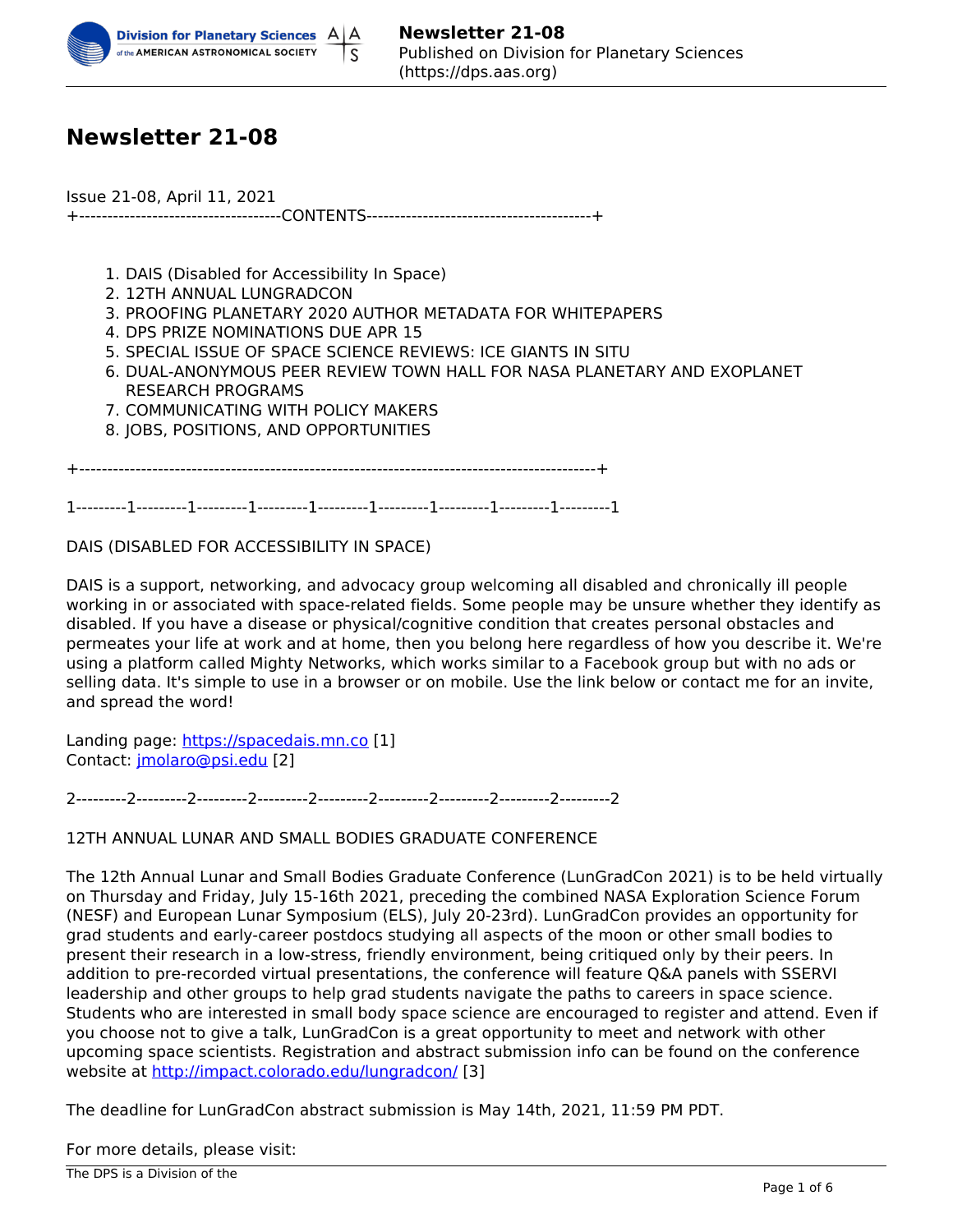

http://impact.colorado.edu/lungradcon/ [3] or email any questions to: <u>lungradcon@gmail.com</u> [4]

3---------3---------3---------3---------3---------3---------3---------3---------3---------3

PROOFING PLANETARY 2020 AUTHOR METADATA FOR WHITEPAPERS

Deadline Monday April 26

Before we assign DOIs to the whitepapers and upload their information to scholarly publishing indexes like NASA ADS, we invite authors to review "proof" versions of their submissions. Because the final published documents must represent what was actually reviewed by the Decadal Survey committees, we can only accept critical updates to the whitepaper metadata, such as missing, incorrect, or mis-ordered author names. Different groups chose whether to include "endorsers" or "co-signers" on their author lists, and the BAAS metadata reflect the choice that was made at submission time.

To submit a correction, please download a personal copy of the following spreadsheet and fill it out with your corrected metadata:

http://bit.ly/psabds-baas-metadata [5]

Then email this spreadsheet by April 26 with a copy of your whitepaper updated to match the corrected metadata to **baas@aas.org** [6]. Please do not make any other changes to the whitepaper content.

Julie Steffen, AAS Chief Publishing Officer & Peter Williams, AAS Innovation Scientist

4---------4---------4---------4---------4---------4---------4---------4---------4---------4

DPS PRIZE NOMINATIONS DUE APR 15

A few days are left! The deadline for all DPS prize nominations is April 15. Please see https://dps.aas.org/prizes [7] for more information.

5---------5---------5---------5---------5---------5---------5---------5---------5---------5

SPECIAL ISSUE OF SPACE SCIENCE REVIEWS: ICE GIANTS IN SITU

On 25 - 27 February, 2019, an international workshop on "In Situ Exploration of the Ice Giants: Science and Technology" was convened at the Laboratoire d'Astrophysique de Marseille, France. Co-sponsored by CNRS, CNES, and JPL, the workshop was dedicated to scientific and technology topics relevant to future in situ exploration of ice giant planet atmospheres, including the overall need for and requirements of ice giant system exploration in the context of future ice giant, gas giant, solar system, and exoplanetary studies. The Workshop comprised 65 presentations separated into sessions dedicated to the context for ice giant exploration (giant planets, exoplanets, and origins), ice giant atmospheres (composition, structure, and dynamics), ice giant interiors, needed technologies (entry systems, and radioisotope power systems), instrumentation, and mission concept options.

A special issue of Space Science Reviews was recently published comprising papers based on presentations and discussions from the Marseille 2019 meeting. The special issue includes timely and comprehensive reviews of the status of science, instrumentation, mission concept, and technology topics relevant to the exploration of ice giant planet atmospheres with entry probes, including key scientific questions, how to achieve them, and technology challenges.

The special issue of Space Science Reviews on In Situ Exploration of the Ice Giants: Science and Technology can be found at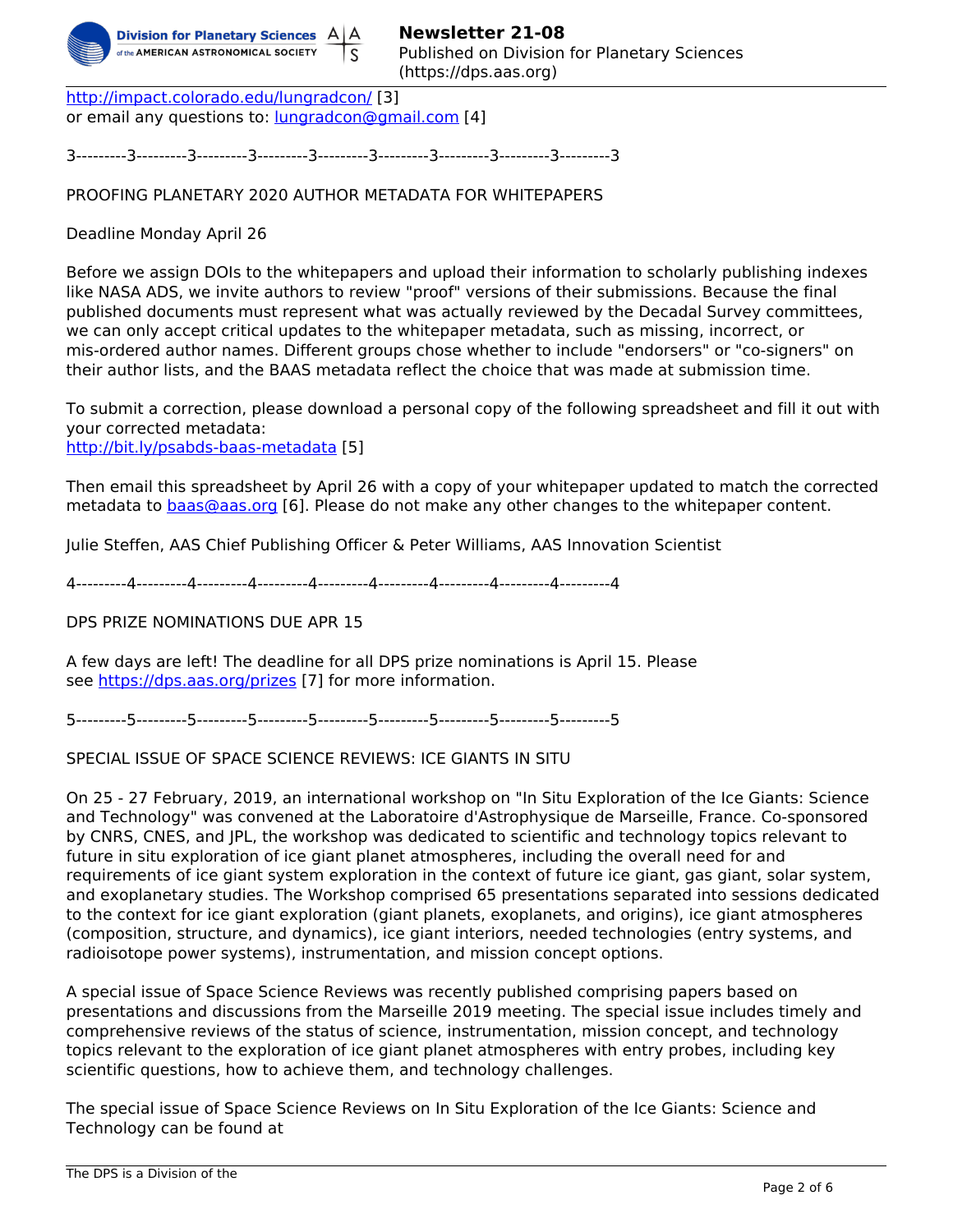

https://bit.ly/3dPUagC [8]

6---------6---------6---------6---------6---------6---------6---------6---------6---------6

DUAL-ANONYMOUS PEER REVIEW TOWN HALL FOR NASA PLANETARY AND EXOPLANET RESEARCH PROGRAMS

On April 28, 2021 at 3 PM Eastern, NASA's Planetary Science Division (PSD) will host a webinar to discuss the implementation of Dual-Anonymous Peer Review (DAPR) for the following programs under ROSES-2021: Cassini Data Analysis Program, Discovery Data Analysis Program, Exoplanet Research Program, New Frontiers Data Analysis Program, Lunar Data Analysis Program, and the Mars Data Analysis Program.

In Dual-Anonymous Peer Review, not only are proposers unaware of the identity of reviewers, but the reviewers do not have explicit knowledge of the proposing teams and institutions during the scientific evaluation of the proposal. The webinar will: (1) discuss the motivation for switching to dual-anonymous peer review, (2) describe important changes to proposal writing to be compliant with dual-anonymous peer review, and (3) explain how dual-anonymous peer reviews will work.

In advance of the webinar, questions may be submitted and upvoted on at: https://arc.cnf.io/sessions/tgwi/ [9]

The webinar will be broadcast live via WebEx. Connection details follow: Join from the meeting link https://nasaenterprise.webex.com/nasaenterprise/j.php?MTID=mc0083f862cf0d9ce33b27fc0391dd6f0 [10]

Join by meeting number Meeting number (access code): 199 756 1176 Meeting password: DaPR-2021

Join by phone +1-929-251-9612 USA Toll 2 +1-415-527-5035 US Toll Global call-in numbers

For more information on dual-anonymous peer review, please visit: https://science.nasa.gov/researchers/dual-anonymous-peer-review [11]

7---------7---------7---------7---------7---------7---------7---------7---------7---------7---------

#### COMMUNICATING WITH POLICY MAKERS

LPI's Sharing Planetary Science seminars are for planetary scientists (including early-career scientists and planetary engineers) interested in engaging public audiences. Join us on Tuesday, April 27, at 2:00 p.m. CDT to learn how to reach out to and communicate your research and issues effectively with legislators. Experts from AGU's Public Affairs team will share an overview and tips and respond to your questions. Registration fees are not being collected for this seminar, but registration is required. Register at https://zoom.us/webinar/register/WN\_XvB-AgFmQ0aIG4LhPBa7EQ [12].

8---------8---------8---------8---------8---------8---------8---------8---------8---------8---------

JOBS, POSITIONS, AND OPPORTUNITIES

A. Constraining the Love number k2, h2 of exoplanets (Berlin, Germany)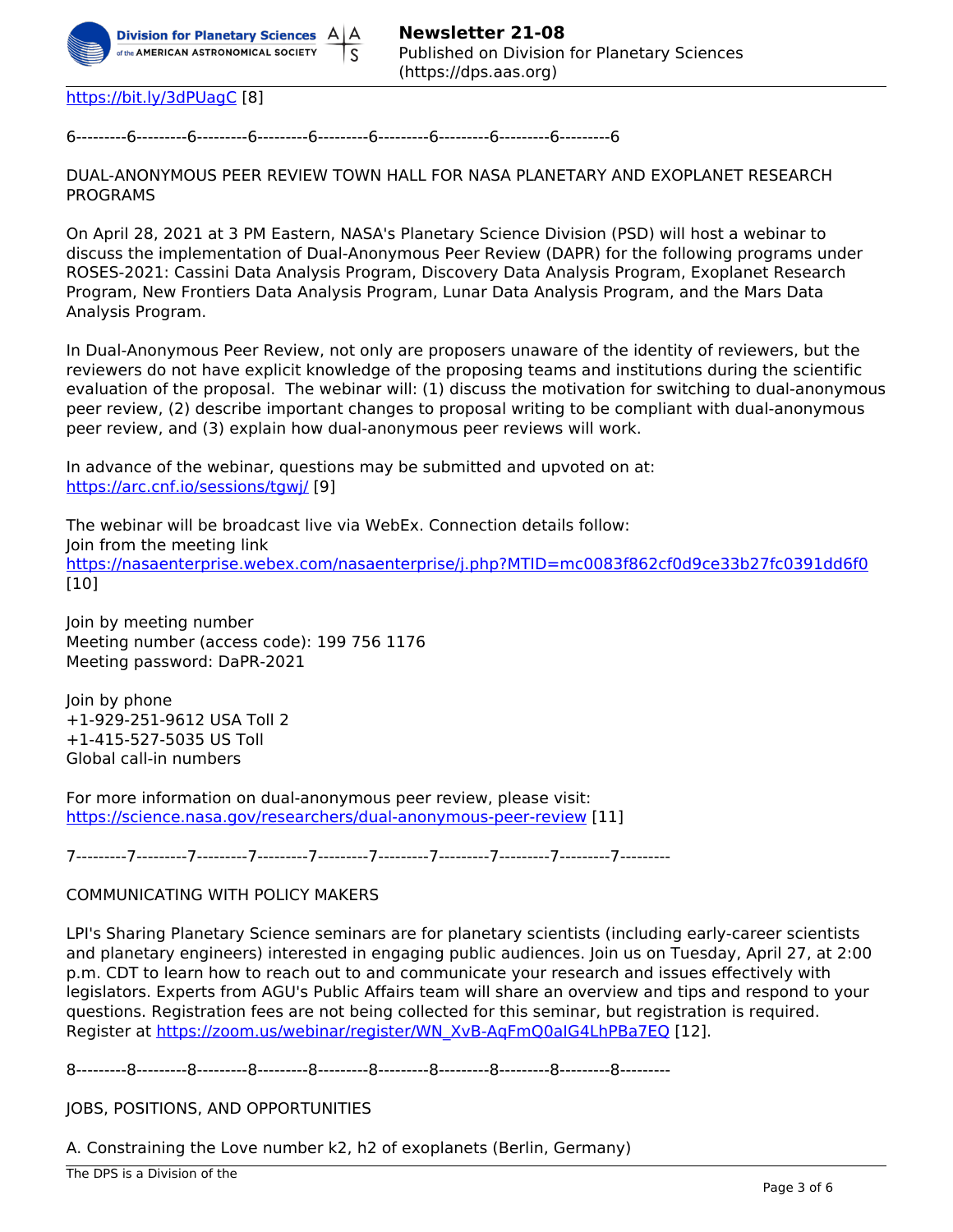

https://dps.aas.org/content/constraining-love-number-k2-h2-exoplanets [13]

B. Lecturer in Planetary Science, Open Universe

https://jobregister.aas.org/ad/3dc03a30 [14]

C. Faculty position in Exoplanets and Planetary Science, Universidad Adolfo Ibanez

https://jobregister.aas.org/ [15]

D. Postdoctoral Research Fellow on Exoplanetary Atmospheres, SAO

https://jobregister.aas.org/ [16]

E. Postdoctoral Research Position in Exoplanet Imaging and AO, UA

https://jobregister.aas.org/ad/cdb43d1f [17]

---------------------------------+

Send submissions to: Maria Womack, DPS Secretary (dpssec@aas.org [18])

You're receiving this email because you are a DPS member. To unsubscribe or update your information, please send your request to *privacy@aas.org* [19]. The more general AAS privacy policy is available online at https://aas.org/about/policies/privacy-policy [20]. Current and back issues of the DPS Newsletter can be found at https://dps.aas.org/newsletters [21]

## **Footer**

- Reports
- Photos
- History
- Bylaws
- Giving

**Source URL:** https://dps.aas.org/newsletters/21-08

#### **Links**

[1] https://gcc02.safelinks.protection.outlook.com/?url=https%3A%2F%2Fspacedais.mn.co%2F&da ta=04%7C01%7Ccatherine.gosmeyer%40nasa.gov%7C57e1fd3d377348697e8208d8fd4d5bb5%7C7005 d45845be48ae8140d43da96dd17b%7C0%7C0%7C637537855995956758%7CUnknown%7CTWFpbGZsb 3d8eyJWIjoiMC4wLjAwMDAiLCJQIjoiV2IuMzliLCJBTiI6Ik1haWwiLCJXVCI6Mn0%3D%7C1000&sdata=w 5%2B8a7xPbdgn%2FOaEYgedOC95%2Fgu5OuD%2FAVcgZoxnEis%3D&reserved=0 [2] mailto:jmolaro@psi.edu

[3] https://gcc02.safelinks.protection.outlook.com/?url=http%3A%2F%2Fimpact.colorado.edu%2Flungra dcon%2F&data=04%7C01%7Ccatherine.gosmeyer%40nasa.gov%7C57e1fd3d377348697e8208d8f d4d5bb5%7C7005d45845be48ae8140d43da96dd17b%7C0%7C0%7C637537855995966718%7CUnkno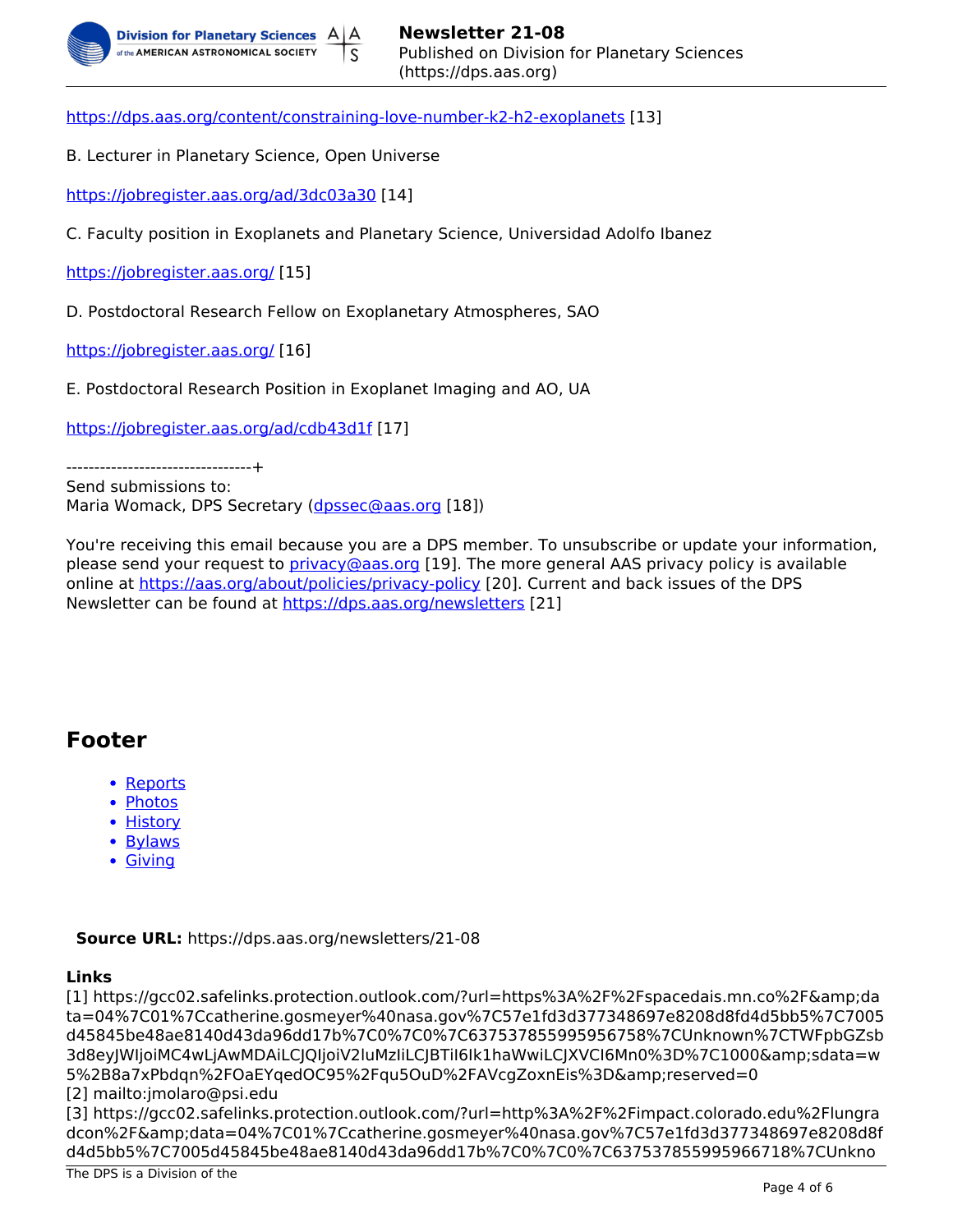

## **Newsletter 21-08**

Published on Division for Planetary Sciences (https://dps.aas.org)

wn%7CTWFpbGZsb3d8eyJWIjoiMC4wLjAwMDAiLCJQIjoiV2luMzIiLCJBTiI6Ik1haWwiLCJXVCI6Mn0%3D%7C1 000&sdata=xZLbVUmht4jVJQHeg%2BNNXyxDv8NL4VCiEMCI4uUZbrc%3D&reserved=0 [4] mailto:lungradcon@gmail.com

[5] https://gcc02.safelinks.protection.outlook.com/?url=http%3A%2F%2Fbit.ly%2Fpsabds-baas-metadat a&data=04%7C01%7Ccatherine.gosmeyer%40nasa.gov%7C57e1fd3d377348697e8208d8fd4d5bb 5%7C7005d45845be48ae8140d43da96dd17b%7C0%7C0%7C637537855995976689%7CUnknown%7CT WFpbGZsb3d8eyJWIjoiMC4wLjAwMDAiLCJQIjoiV2luMzIiLCJBTiI6Ik1haWwiLCJXVCI6Mn0%3D%7C1000&am p;sdata=sVTvhKJ2tVQbq%2BxgHpn%2F2cwpYv%2Bj0fk1W1UkoaSnB%2FI%3D&reserved=0 [6] mailto:baas@aas.org

[7] https://gcc02.safelinks.protection.outlook.com/?url=https%3A%2F%2Fdps.aas.org%2Fprizes&d ata=04%7C01%7Ccatherine.gosmeyer%40nasa.gov%7C57e1fd3d377348697e8208d8fd4d5bb5%7C700 5d45845be48ae8140d43da96dd17b%7C0%7C0%7C637537855995976689%7CUnknown%7CTWFpbGZs b3d8eyJWIjoiMC4wLjAwMDAiLCJQIjoiV2luMzIiLCJBTiI6Ik1haWwiLCJXVCI6Mn0%3D%7C1000&sdata= 0qhnwtNQQAMOEOWjNpBReD%2FzUAJyyiOht1%2BVcvSMHzA%3D&reserved=0

[8] https://gcc02.safelinks.protection.outlook.com/?url=https%3A%2F%2Fbit.ly%2F3dPUagC&data =04%7C01%7Ccatherine.gosmeyer%40nasa.gov%7C57e1fd3d377348697e8208d8fd4d5bb5%7C7005d 45845be48ae8140d43da96dd17b%7C0%7C0%7C637537855995976689%7CUnknown%7CTWFpbGZsb3 d8eyJWIjoiMC4wLjAwMDAiLCJQIjoiV2luMzIiLCJBTiI6Ik1haWwiLCJXVCI6Mn0%3D%7C1000&sdata=otV 87tSoBA7nP2CRwXogBkCFd867sikvKLExXtuJtOA%3D&reserved=0

[9] https://gcc02.safelinks.protection.outlook.com/?url=https%3A%2F%2Farc.cnf.io%2Fsessions%2Ftgwj %2F&data=04%7C01%7Ccatherine.gosmeyer%40nasa.gov%7C57e1fd3d377348697e8208d8fd4d5 bb5%7C7005d45845be48ae8140d43da96dd17b%7C0%7C0%7C637537855995986642%7CUnknown%7 CTWFpbGZsb3d8eyJWIjoiMC4wLjAwMDAiLCJQIjoiV2luMzIiLCJBTiI6Ik1haWwiLCJXVCI6Mn0%3D%7C1000& amp;sdata=YcV4Vl78VKif1WNHw9g1zLlP7VrHA1vkzPN35i0UR9s%3D&reserved=0 [10]

https://nasaenterprise.webex.com/nasaenterprise/j.php?MTID=mc0083f862cf0d9ce33b27fc0391dd6f0 [11] https://science.nasa.gov/researchers/dual-anonymous-peer-review

[12] https://gcc02.safelinks.protection.outlook.com/?url=https%3A%2F%2Fzoom.us%2Fwebinar%2Fregi ster%2FWN\_XvB-AqFmQ0aIG4LhPBa7EQ&data=04%7C01%7Ccatherine.gosmeyer%40nasa.gov%7 C57e1fd3d377348697e8208d8fd4d5bb5%7C7005d45845be48ae8140d43da96dd17b%7C0%7C0%7C63 7537855995986642%7CUnknown%7CTWFpbGZsb3d8eyJWIjoiMC4wLjAwMDAiLCJQIjoiV2luMzIiLCJBTiI6Ik 1haWwiLCJXVCI6Mn0%3D%7C1000&sdata=CG83ZSvc8M0Q4DZ%2F98LgTmlFSIMu%2BRyca5TFsU ZbRKo%3D&reserved=0

[13] https://gcc02.safelinks.protection.outlook.com/?url=https%3A%2F%2Fdps.aas.org%2Fcontent%2Fc onstraining-love-number-k2-h2-exoplanets&data=04%7C01%7Ccatherine.gosmeyer%40nasa.gov %7C57e1fd3d377348697e8208d8fd4d5bb5%7C7005d45845be48ae8140d43da96dd17b%7C0%7C0%7C 637537855995996593%7CUnknown%7CTWFpbGZsb3d8eyJWIjoiMC4wLjAwMDAiLCJQIjoiV2luMzIiLCJBTiI6 Ik1haWwiLCJXVCI6Mn0%3D%7C1000&sdata=5ZtxsBEH%2F0WzCGeG0upy076cS56wmiXEL7xUssv Cd%2BE%3D&reserved=0

[14] https://gcc02.safelinks.protection.outlook.com/?url=https%3A%2F%2Fjobregister.aas.org%2Fad%2 F3dc03a30&data=04%7C01%7Ccatherine.gosmeyer%40nasa.gov%7C57e1fd3d377348697e8208d 8fd4d5bb5%7C7005d45845be48ae8140d43da96dd17b%7C0%7C0%7C637537855995996593%7CUnkn own%7CTWFpbGZsb3d8eyJWIjoiMC4wLjAwMDAiLCJQIjoiV2luMzIiLCJBTiI6Ik1haWwiLCJXVCI6Mn0%3D%7C 1000&sdata=kOd3ZRBg1o6ky1fB2DmFjVblSWVSYk9NnPeyXuv%2Fkdo%3D&reserved=0 [15] https://gcc02.safelinks.protection.outlook.com/?url=https%3A%2F%2Fjobregister.aas.org%2F&amp ;data=04%7C01%7Ccatherine.gosmeyer%40nasa.gov%7C57e1fd3d377348697e8208d8fd4d5bb5%7C7 005d45845be48ae8140d43da96dd17b%7C0%7C0%7C637537855995996593%7CUnknown%7CTWFpbG Zsb3d8eyJWIjoiMC4wLjAwMDAiLCJQIjoiV2IuMzIiLCJBTiI6Ik1haWwiLCJXVCI6Mn0%3D%7C1000&sdata =WHINMZ%2BVJ%2FnQE97rPEoqss1E6XP3vhaghayOpmzr9BQ%3D&reserved=0

[16] https://gcc02.safelinks.protection.outlook.com/?url=https%3A%2F%2Fjobregister.aas.org%2F&amp ;data=04%7C01%7Ccatherine.gosmeyer%40nasa.gov%7C57e1fd3d377348697e8208d8fd4d5bb5%7C7 005d45845be48ae8140d43da96dd17b%7C0%7C0%7C637537855996006555%7CUnknown%7CTWFpbG Zsb3d8eyJWIjoiMC4wLjAwMDAiLCJQIjoiV2IuMzIiLCJBTiI6Ik1haWwiLCJXVCI6Mn0%3D%7C1000&sdata =q7mLV82sznHJBUBquu1v0pkvbhqs1RLQ%2Bfn54rwB%2F9A%3D&reserved=0

[17] https://gcc02.safelinks.protection.outlook.com/?url=https%3A%2F%2Fjobregister.aas.org%2Fad%2